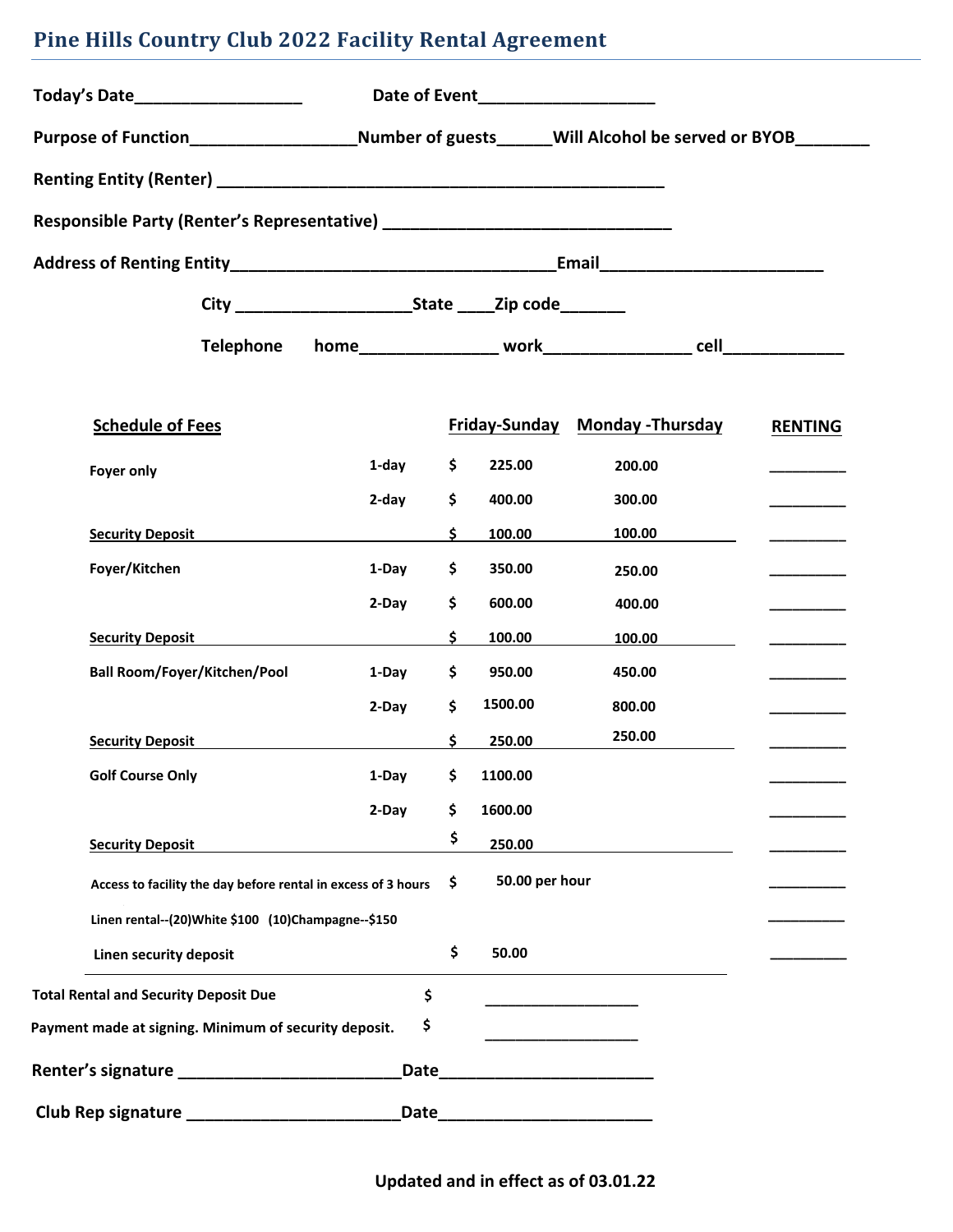A Reservation will be established when the Renter has filled out and signed the Facility Rental Agreement and remitted the total Security Deposit with cash, money order, or certified check for the function. At this time, the Function will be Booked" and an entry made to the Master Reservation Schedule. A Security Deposit may be refunded if notice is made of cancellation of a booked event no later than thirty days before the event.

Rental Fees may be split up into three equal payments so long as they are paid in entirety 30 days before the event, in which the total will be paid at signing. Cash, money order or certified check is requested for this payment.

Access to the clubhouse the date before the rental date, if it is not booked, is allowed for up to three(3) hours. If additional time is needed on that day, the renter will pay \$50 per hour upfront for the additional time. If access goes over the allowed and paid for access, the security deposit will be forfeited.

Anyone renting the golf course, and in need of carts, are required to rent the club carts before making arrangements for additional carts.

Reservations not paid in entirety within the 30 day window are subject to be cancelled or booked over by a paid up renter at the discretion of the Joint Committee. Any prepaid rental fees will be refunded to the entity and the Security Deposit will be forfeited by the renter.

Functions with unpaid balances will not be allowed use of the facility until payment in full is made.

Functions are not to "spill over" into areas of the facility that are not rented. Evidence of such will result in a billing of the responsible party for the additional area(s.) There is to be **NO SMOKING** anywhere inside the facility. Evidence of such will result in forfeiture of the Security Deposit. Outside use of the facility is limited to the pool area and the parking area adjacent to the Club House.

Pine Hills is a private club that rents its facility for private functions. An open to the public event is not permitted. Charging a per person door charge is also not acceptable. Serving alcohol is allowed, but a cash bar is not permitted per City of Minden regulations. Alcohol for an event, golf tournament or any other function located on Pine Hills property must be purchased through Mulligan's, the on site alcohol store.

Renters are to provide their own security if alcohol is to be on the premises and accept total responsibility of all actions that occur at the facility during the function. A list of acceptable security officers will be provided to the renter. Hired security personnel must contact PHCC with the date they serve as security or the security deposit will not be refunded.

Due to the requirements of Pine Hills Country Club's insurance company, renters must have a special events policy in place before their event. If alcohol is to be on the premises, provided by the host or guests, host liquor-B.Y.O.B liability coverage must be included on the policy. Pine Hills Country Club, Inc. and Minden Golf Club, Inc. must be listed as additional insureds on the certificate of insurance. A copy of the certificate of insurance must be on file with the facility administrator no later than the week of the event.

If for any reason the facility becomes unusable for a function, the renting party will be contacted and all monies refunded at the earliest possible moment from the time it became unusable without any repercussion to the Club or its facilities.

The Security Deposit will be refunded to the entity who is listed as the Responsible Entity on the Rental Agreement after it has been determined that the following criteria are met and it is released by the Joint Committee. Any damages in excess of the security deposit will be billed to the entity renting the facility.

- a) There is no damage to the facility during the use by the renter or their guests.
- $b)$  There is not an excessive amount of cleanup to be made after the function is finished. This includes the parking area.
- c) The function was not "shutdown" due to inappropriate or illegal activity by the people attending the function. This is to include "uninvited guests." Rental fees are also included as forfeited under this item.
- d) The rental payment is made in entirety at least 30 days before the function; unless, it has been scheduled within 30 days of the function, where the entire fee will be due at the time of rental.
- e) The event was not cancelled by the renter.

Renters are to end their event at 12:30a.m. The facility should be locked with all lights out and the thermostat reset by 1:00a.m. Failure to do so will result in forfeiture of the Security Deposit.

The Renter further agrees to be wholly responsible for the actions of all guests (invited and uninvited) who attend the event and agree to reimburse Pine Hills Country Club, Inc. for any repair, replacement and/or cleaning necessitated by negligence and/or willful acts of the guests of the event.

The Renter also agrees to defend, indemnify and hold harmless the Lessor, its Principals, Agents and Employees from and against all liabilities and expenses including and without limitation attorneys' fees related to any loss or damage arising from the above identified event.

#### **I have read and agree to the above stated items and am acting as an agent of the renting entity named at the first page of this form.**

**Signed Contract Contract Contract Contract Contract Contract Contract Contract Contract Contract Contract Contract Contract Contract Contract Contract Contract Contract Contract Contract Contract Contract Contract Contr** 

**Printed Name**